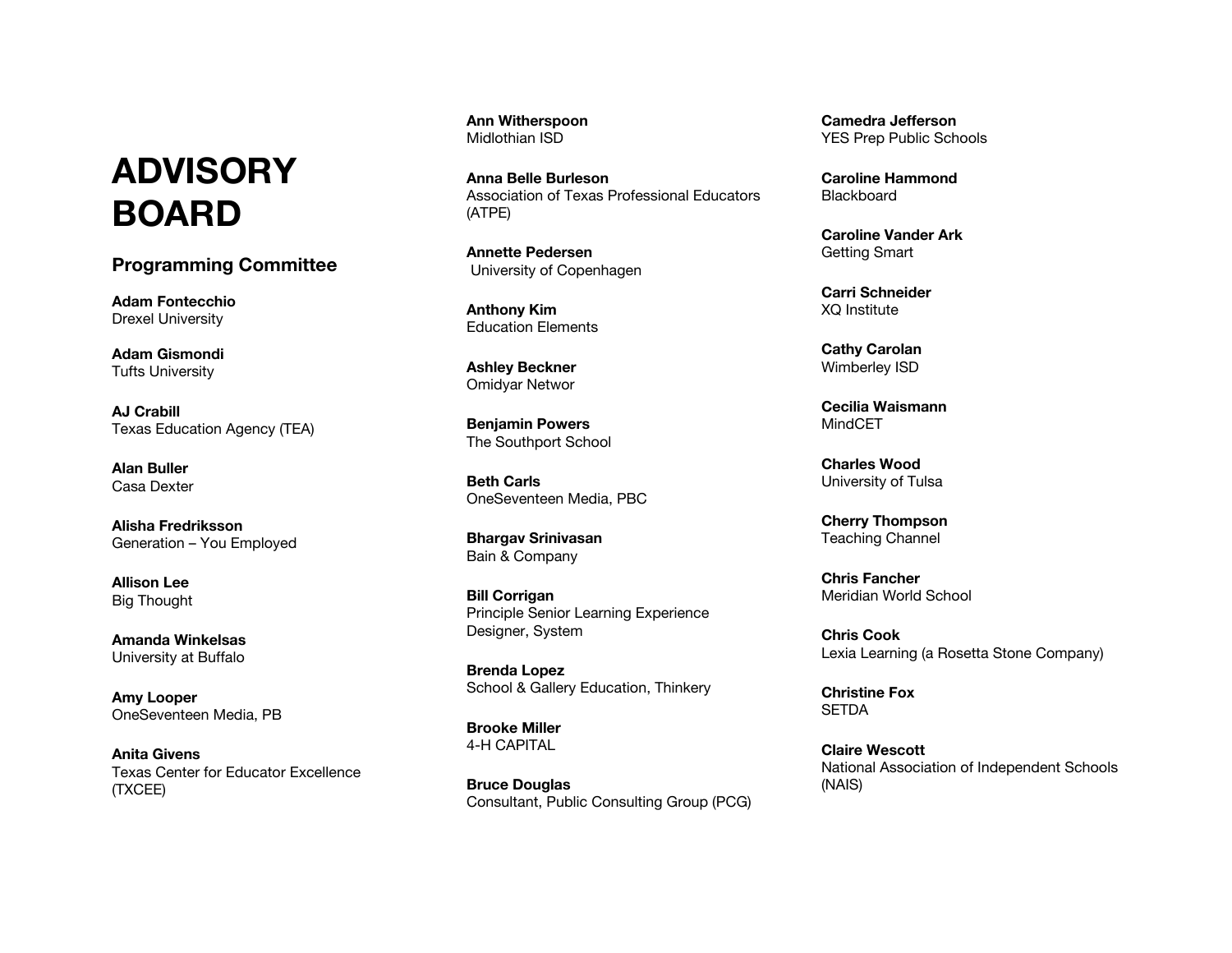**Clee Upchurch** lead4ward

**Corinne Weisgerber** Concordia University

**Cory Colby** Lone Star College – Tomball & Association of Texas Professional Educators (ATPE)

**Cynthia Burrow** Strategic Education Solutions

**Dagmar Kauffman** On Balance Parenting

**Dan LaSota** University of Alaska Fairbanks

**Dan Blake** Sonoma County Office of Education

**Dan Kulmala** Fort Hays State University

**Dan Ryder** Mt. Blue High School & Maine RSU 9

**Dana Mortenson** World Savvy

**David Brewer** Collective Unconscio.us

**David Conover** Pflugerville ISD – Connally High School

**David Roberts** Foundation Communities

**David Anderson** HillCo Partners

**David Ross** Technology Middle School

**Deb Clarke EdEvents** 

**Drew Davidson** Entertainment Technology Center, Carnegie Mellon University

**Emely Valadez** Innovate & Launch

**Emily Kotecki** Self-Employed

**Emily Weerts** Nucleus Learning Network

**Erik Woning** ROC Mondriaan

**Felice Nudelman** American Association of State Colleges and Universities (AASCU) – American Democracy Project

**Gaby DeLeon** Acadeum

**Gail Conway** Opening Minds USA

**Gasper Sekelj** Economics and Financial Studies, Clarkson **University** 

**George Rislov** Edmentum

**Georgi Dimitrov** European Commission

**Gina LaMotte** EcoRise

**Ginger Gossman** Texas Higher Education Coordinating Board (THECB)

**Hannah Bricker** The Rise School of Austin

**Hugh Norwood** Trinity Education Group

**Jac de Haan** Google

**Jaime Casap** Google

**James Basham** University of Kansas

**James Miles** Arts Corps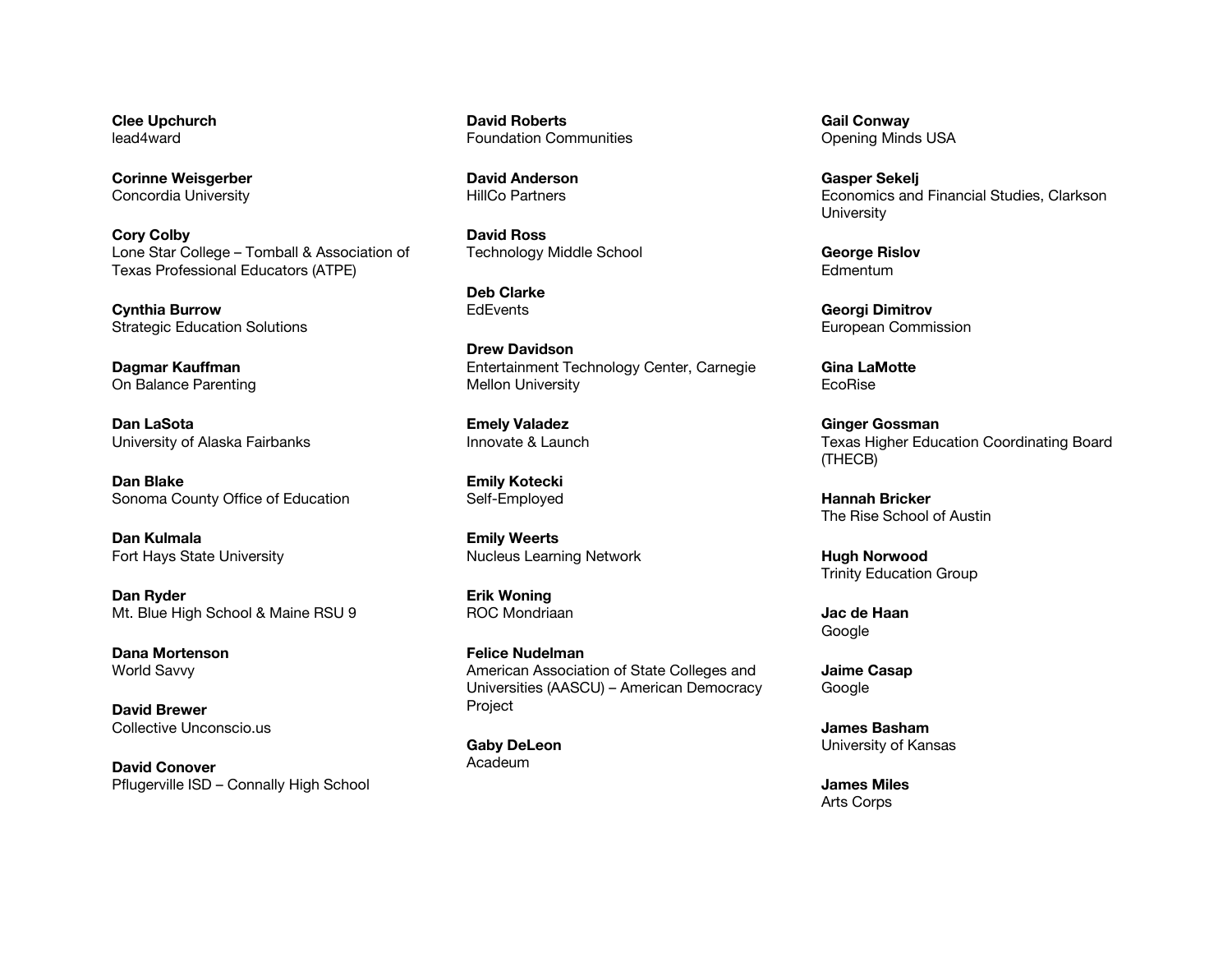**Jason Tomassini** Atlantic 57

**Jeff Wayman** Wayman Services, LLC

**Jennifer Groff** Lumiar

**Jessica Millstone** BrainPOP

**Joan Hughes** The University of Texas at Austin

**Jodi Lis IntraHealth** 

**Joel Thierstein** West Virginia Wesleyan College

**John McKenna** University of Massachusetts Lowell

**John Fitzpatrick** Educate Texas / CFT

**Josh Murdock** Orange County Library System

**Julie Newton** Austin Presbyterian Theological Seminary

**Julie Willcott** Community College **Julio Rodriguez** University of Hawai'i at Mānoa

**Justin Tindall** It Gets Better Project

**Kai Dupe** Microsoft

**Karen Landolt** The University of Texas at Austin

**Kari Stubbs** BrainPOP

**Kathy Blankenship** Pflugerville ISD

**Kathy Hurley** Kathy Hurley Consulting

**Katie Herbek** Civic I/O

**Kay Gallagher** Westat

**Kelvin Bentley** Tyton Partners

**Kent Charugundla** Empire Ventures

**Kevin Mei** The Boston Consulting Group

**Kierstan Schwab** Texas PBS

**Kim Sivick** Katz Hillel Day School

**Kirsten Hund** The Holdsworth Center

**Kristine Clerkin** Volta Learning Group

**Krista Vaught** University of Florida

**Kristen Procko** The University of Saint Joseph

**Kristina Moss Gunnarsdottir** Graduate School of Education, Harvard **University** 

**Kwee Lan Teo** Greater Austin Chamber of Commerce

**Lakita Edwards** National Endowment for the Arts

**Langston Clark** The University of Texas at San Antonio

**Laura Gilchrist** ParentCamp

**Leila Toplic NetHope**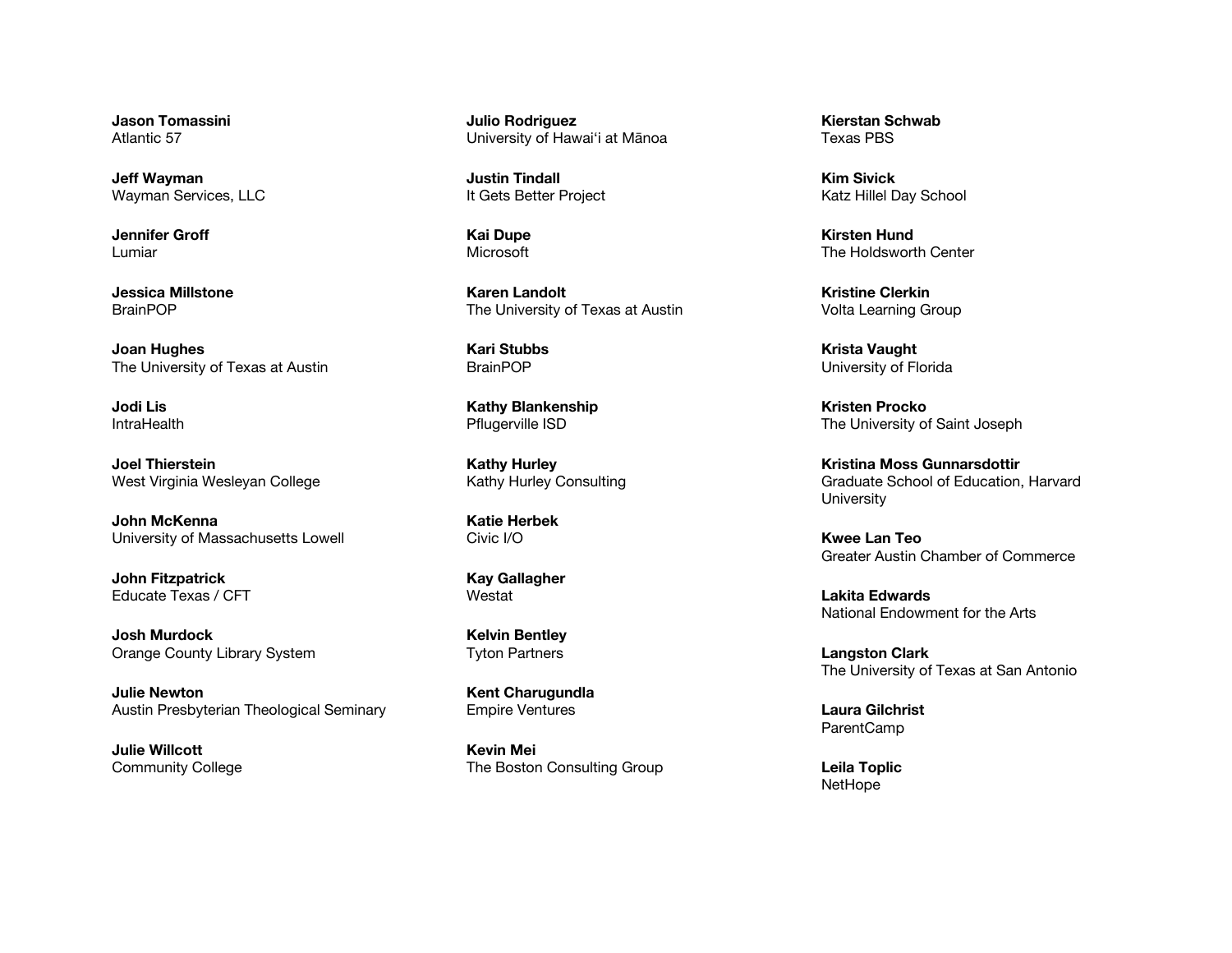**Lindsay Knight** Chicago Ideas

**Lindsey Own** The Evergreen School

**Linsey Hugo** Ohio State University

**Lisa Samuels** Pflugerville ISD

**Lisa Brown** University of Texas at Austin

**Elizabeth Gossens** ESG Strategic

**Liz Leberman** New Profit

**Lizzy Perez** Assessment Intervention Management (A.I.M.)

**Lori Gracey** Texas Computer Education Association (TCEA)

**Lucy Kosturko**

SAS Institute, Inc

**Madelyn Starbuck** Art Institute of Austin

**Marie White** Chan Zuckerberg Initiative

**Marisa Kaplan EdSurge** 

**Mark Bounds** A&R, TIR Music

**Mark Andrus** Texas School Safety Center

**Mark Rogers** Austin Achieve Public Schools

**Martin Moran** Upper School, Bennett Day School

**Martin Ihrig** New York University

**Mary Kiang** Punahou School

**Matt Price** Finn Partners

**Matt Wallaert** Clover Health

**Melissa Parenti** Northeastern University

**Meredith Crawford** Self-Employed

**Mi'Jan Celie Tho-Biaz** Kennedy Center

**Michael DiMaggio** Knowledge Works

**Michael Bettersworth** Texas State Technical College

**Michael Crawford** EdSpace

**Michael DeGraff PowerSchool** 

**Michael Kleba DegreeCast** 

**Michael Mayrath** Tiber Health / Ponce Health Sciences **University** 

**Michael Mills** University of Central Arkansas

**Mike Lawrence** PowerSchool

**Mike Wang** Minerva

**Murray Woodard** Ewing Marion Kauffman Foundation

**Natalie Glover** LumenKind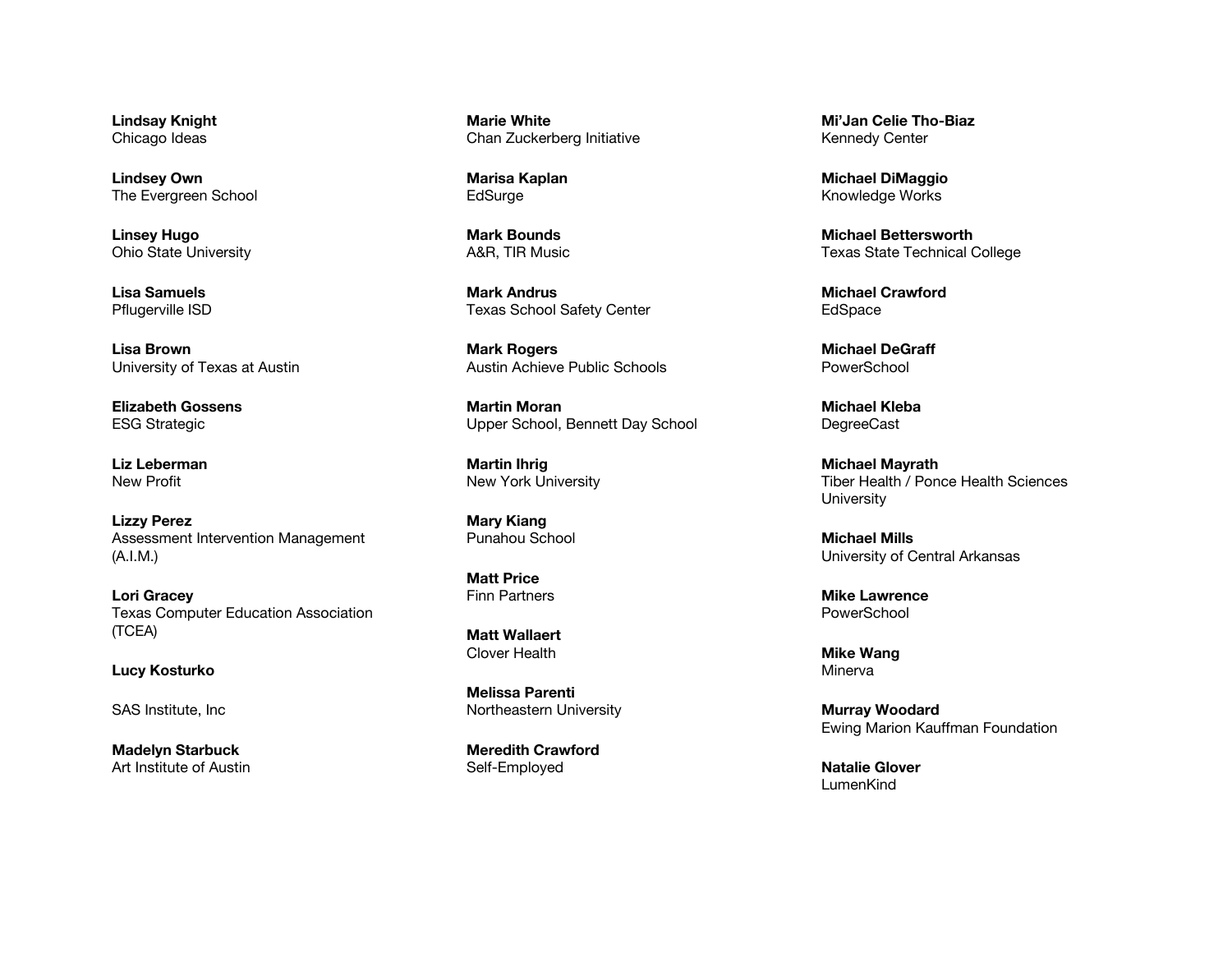**Nick Bowman** Texas Tech University

**Nina Mauricia** San Diego Unified School District

**Peter Nilsson** King's Academy

**Rachel Vanausdoll** Hazelwood School District

**Rachel Cooke** Khan Academy

**Raymond Rose** Texas Distance Learning Association (TxDLA)

**Ross Szabo** Human Power Project

**Sam Seidel** Stanford d.school

**Saro Mohammed** The Learning Accelerator

**Scott Kley Contini** Whittle School & Studios

**Sheri Lawson** Hazelwood School District

**Stephan Turnipseed** Pitsco Education

**Stephanie Sandifer** Spring Branch ISD

**Stephanie Cerda** Austin ISD

**Steve Kupfer** Red House Education

**Steve Amos HealthCode** 

**Steven Freidmutter** SF Ventures

**Steven Hodas** Education, ADL

**Susan Patrick** iNACOL

**Susan Nozick** Pikes Peak Online School

**Tanya Joosten** National Research Center for Distance Education and Technological Advancements (DETA), University of Wisconsin-Milwaukee

**Teddy Hartman** Howard County Public School System

**Therese Laux** La Vista Community Schools

**Thurman Nassoiy** Galveston ISD

**Tiffany Kerns** CMA Foundation

**Todd Groves** Center for Deeper Learning

**Tony Brown** Public Consulting Group (PCG)

**Tracy Coffin** 504U College Admissions Counseling

**Tricia Berry** The University of Texas at Austin

**Trisha Callella** Digital Promise Global

**Tyler DeWitt** Self-Employed

**Wietse van Bruggen** Kennisnet Foundation

## **Launch Committee**

**Ashley Beckner Omidyar** 

**Jessica Falkenthal** Jessica Falkenthal Consulting

**Erin Mote** InnovateEDU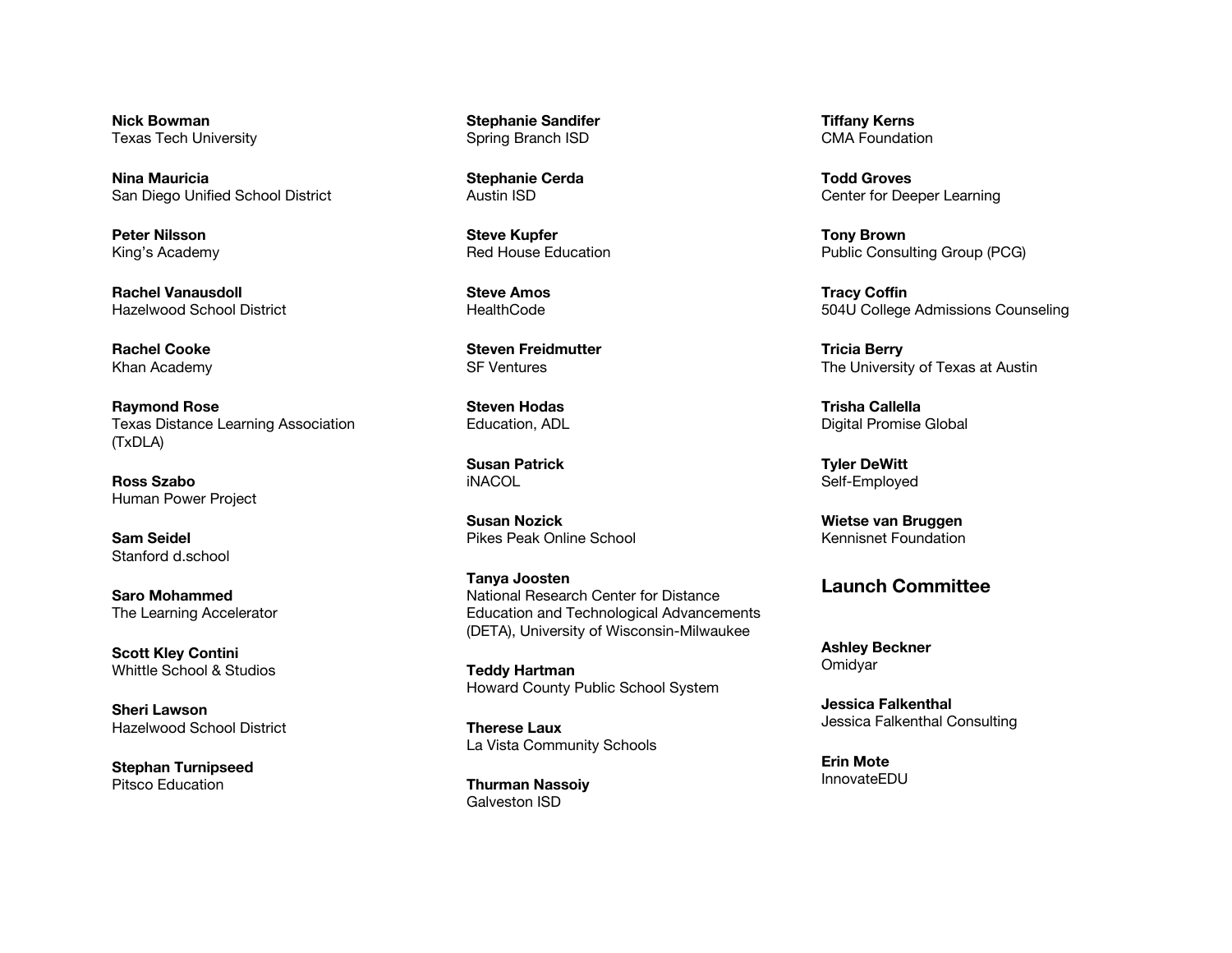**Dan Carroll** Clever

**Matthew Cohen** Cohen Strategy Group, LLC

**Trent Thurman** The University of Texas at Austin

**Eileen Rudden LearnLaunch** 

**Jenna Schuette Talbot** Whiteboard Advisors

**Scott Lipton** The Holdsworth Center

**Kevin Custer** Arc Capital

**Yichen Feng** Lumos Capital Group

**Amelia Friedman** Hatch Apps

**Susan K Badger** Badger Consulting Group LLC

**Margaret Roth** Technical.ly

**Sehreen Noor Ali** Self/EdTechWomen **Tom Glover** Golin

**Karen Holst** Start Within

**Deborah Chang (** 張元悅 **)** #NYCEDU

**James Kim** Reach Capital

**Melissa Kargiannakis** skritswap

**Marissa Lowman** Village Capital

**Don Fraser, Jr.** Education Design Lab

**Avi Warshavsky** MindCET

## **Learn by Design Committee**

**Kareem Edouard** Drexel University

**Julia Russell** Houston Museum of Natural Science **Alex O'Briant** Ennead Architects

**Linda Stevenin** Artik Art & Architecture

**Brian G. Minnich, AIA** GWWO, Inc Architects

**Dan Coleman, Ph.D.** Big Sky Blue Design

**Ela Ben-Ur** Olin College

**Michael Ford** The Hip Hop Architecture Camp

**Ja'nell N. Ajani** University of Texas at Austin

**Lindsey Carmichael** Texas Alliance for Minorities in Engineering (TAME)